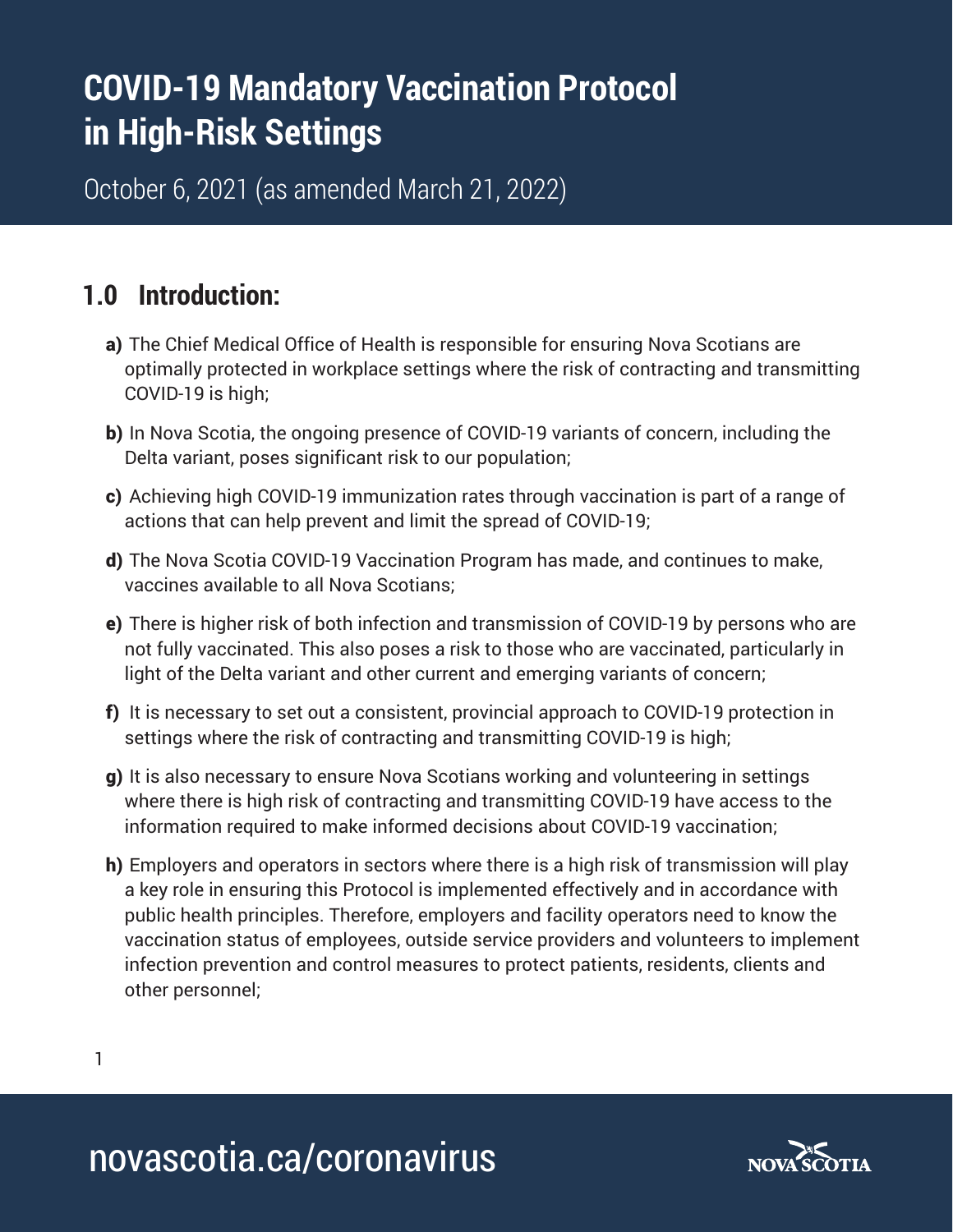- i) The Chief Medical Officer of Health requires the aggregate, non-identifiable information regarding vaccination rates in each of the identified high-risk settings to support the management of the public health response to the pandemic;
- j) This Protocol has been developed with consideration of the interests of persons who have a valid medical contraindication against receiving COVID-19 vaccine as supported by either a physician or a nurse practitioner; and
- k)This Protocol has been further developed with consideration of the interests protected by Nova Scotia's Human Rights Act and the privacy interests of impacted employees, outside service providers, volunteers, visitors and designated care givers with a view to balancing the interests of the public, including constitutionally protected interests, against the risk of harm to other personnel as well as to those who receive care and services in high-risk settings.

# **2.0 Definitions**

"Designated Care Giver" means a person (other than the parent or legal guardian of a minor, as defined in the Age of Majority Act) who, in the following settings, is the family member and/or support person who has been designated by a resident, client, patient or their substitute decision maker and the facility where they reside, who has been regularly involved in the resident's life, supporting their health and well-being:

- A hospital as defined by the Hospitals Act;
- Long-term care facilities licensed under the Homes for Special Care Act;
- Privately-operated long-term care facilities;
- Community Hospice Operators and Community Hospices as defined in the Community Hospices Regulations made under Section 78 of the Health Authorities Act;
- Homes licensed by the Minister of Community Services under the Homes for Special Care Act;
- Child-caring facilities approved or operated by the Minister of Community Services under the Children and Family Services Act, except foster homes;

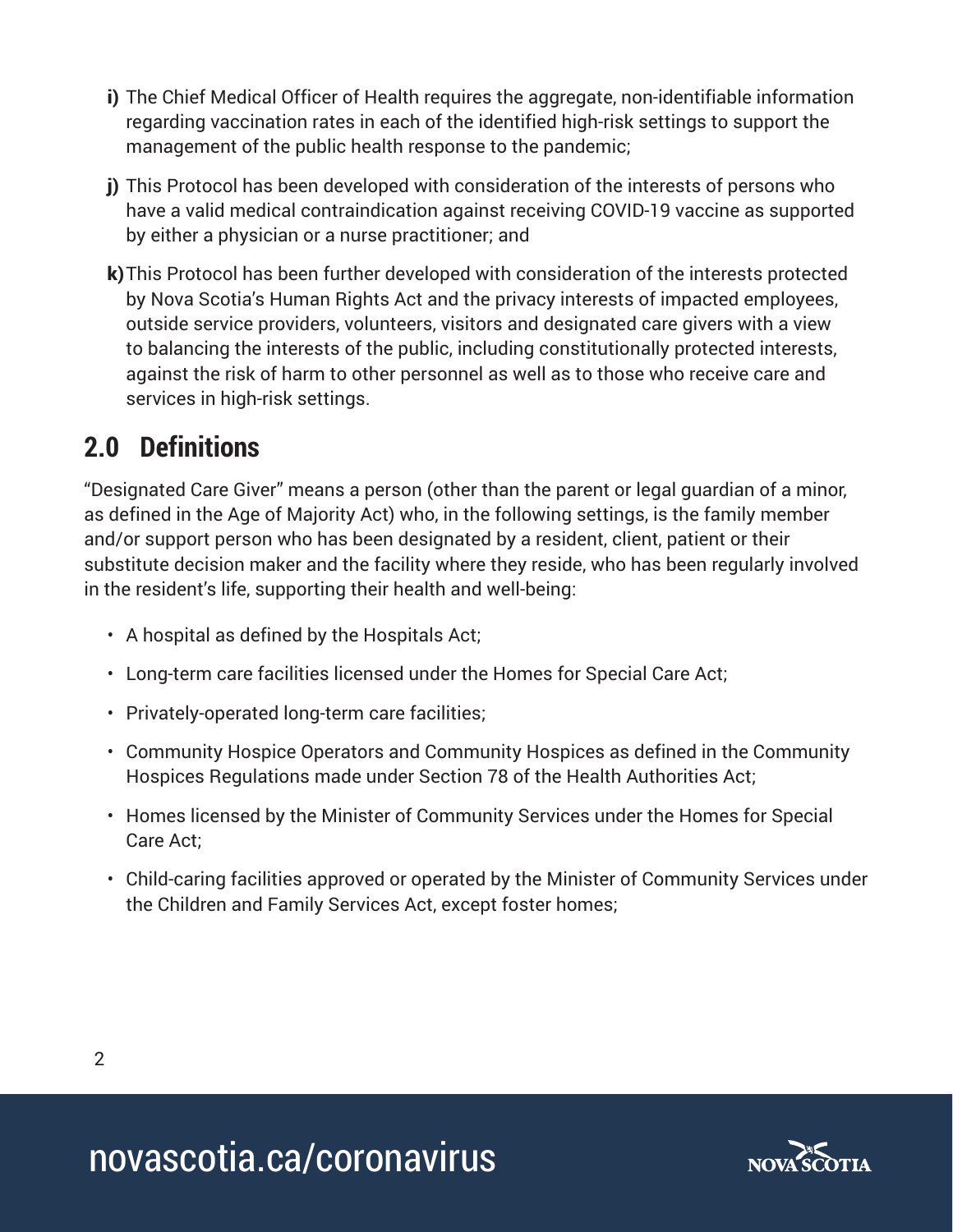- Organizations primarily funded by the Minister of Community Services that provide residential placements and supervision to:
	- º Participants of the Disability Support Program, including Temporary Shelter Arrangements, Independent Living Support and Supervised Apartments; and
	- º Children and youth in the care of the Minister of Community Services under the Children and Family Services Act,
- Organizations primarily funded by the Minister of Community Services that provide Adult Day Programming for persons with disabilities; and
- Organizations primarily funded by the Minister of Seniors and Long-Term Care that provide Seniors Adult Day Programming for seniors.

"Employer or Operator in a High-Risk Setting" means the employers and operators of the following:

- A hospital as defined by the Hospitals Act;
- A Health Authority as defined in the Health Authorities Act;
- A home care agency funded under the Homemaker Services Act;
- Emergency health services, ambulance services and communications centre as defined in the Emergency Health Services Act;
- An office of 811 Telehealth;
- An office of Nova Scotia Hearing and Speech;
- A long-term care facility licensed under the Homes for Special Care Act;
- Privately-operated care facilities for seniors, along with independent or assisted living services for seniors;
- Privately-operated home care services and agencies;
- Community Hospice Operators and Community Hospices as defined in the Community Hospices Regulations made under Section 78 of the Health Authorities Act;
- Homes licensed by the Minister of Community Services under the Homes for Special Care Act;
- Child-caring facilities approved or operated by the Minister of Community Services under the Children and Family Services Act, except foster homes;

3

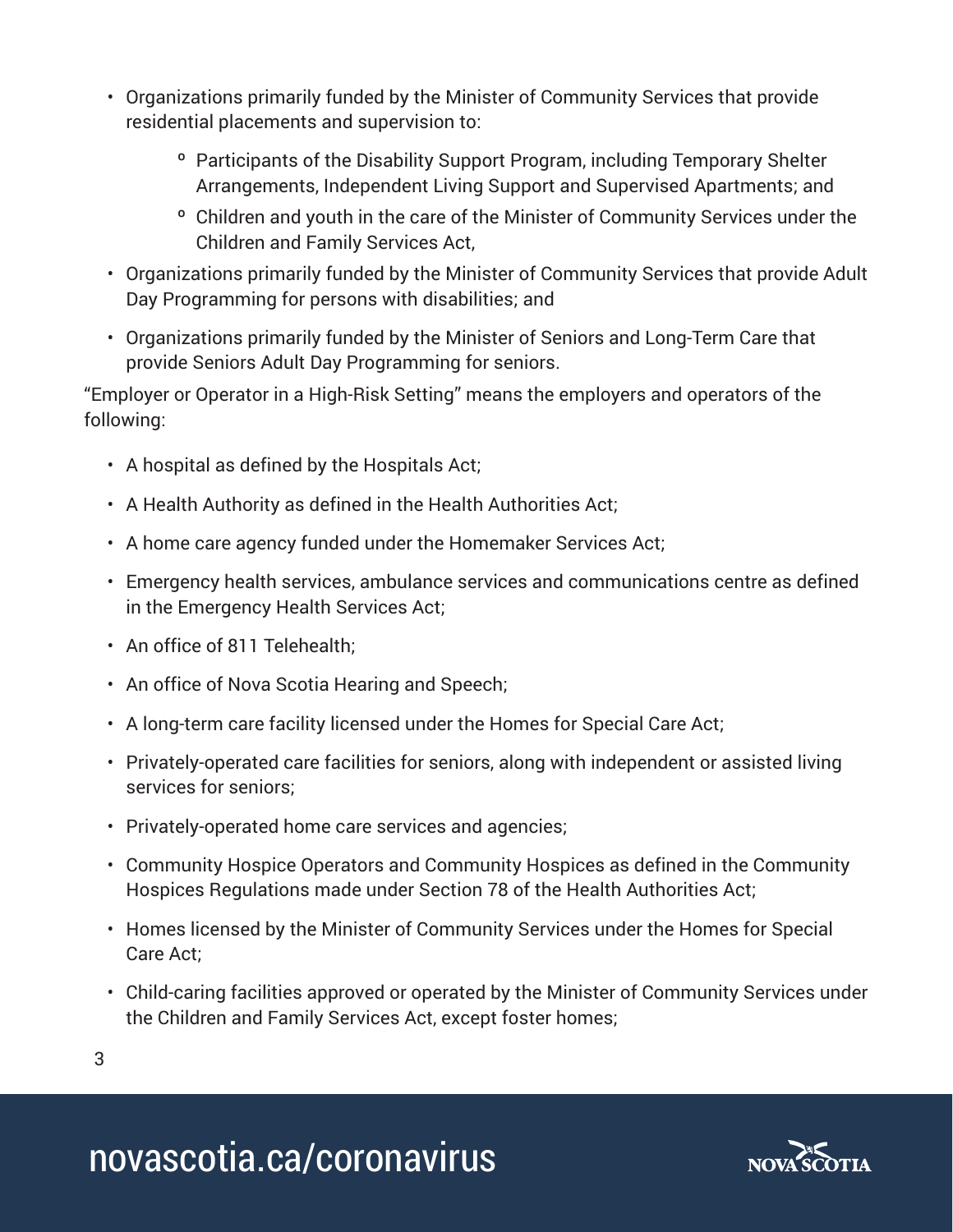- Organizations primarily funded by the Minister of Community Services that provide residential placements and supervision to:
	- º Participants of the Disability Support Program, including Temporary Shelter Arrangements, Independent Living Support and Supervised Apartments; and
	- º Children and youth in the care of the Minister of Community Services under the Children and Family Services Act,
- Organizations primarily funded by the Minister of Community Services that provide Adult Day Programming for persons with disabilities;
- Organizations primarily funded by the Minister of Seniors and Long-Term Care that provide Seniors Adult Day Programming for seniors; and
- Correctional facilities as defined in the Correctional Services Act.

"Fully vaccinated" means that a person is considered "fully vaccinated" against COVID-19 in the follow circumstances:

- 14 days or more after receiving the second dose of a two-dose series of a Health Canada authorized COVID-19 vaccine (Moderna, Pfizer-BioNTech, AstraZeneca) following minimum dosing intervals. This includes a mix of these vaccines, such as one dose of AstraZeneca and one dose of Moderna;
- 14 days or more after receiving a one-dose series of a Health Canada authorized COVID-19 vaccine (Janssen/Johnson & Johnson); or
- 14 days or more after receiving the final dose of any other World Health Organization authorized series of COVID-19 vaccine (such as Sinopharm or Sinovac).

"Health Care Facility" means:

- A hospital as defined by the Hospitals Act;
- A Health Authority as defined in the Health Authorities Act;
- A home care agency funded under the Homemaker Services Act;
- Ambulance services as defined by the Emergency Health Services Act; and
- An office of Nova Scotia Hearing and Speech.

"Not fully vaccinated" means no receipt of any vaccine dose or receipt of 1 dose of a vaccine authorized as a 2 dose vaccine series such as Pfizer, Moderna or AstraZeneca plus 14 days.

4

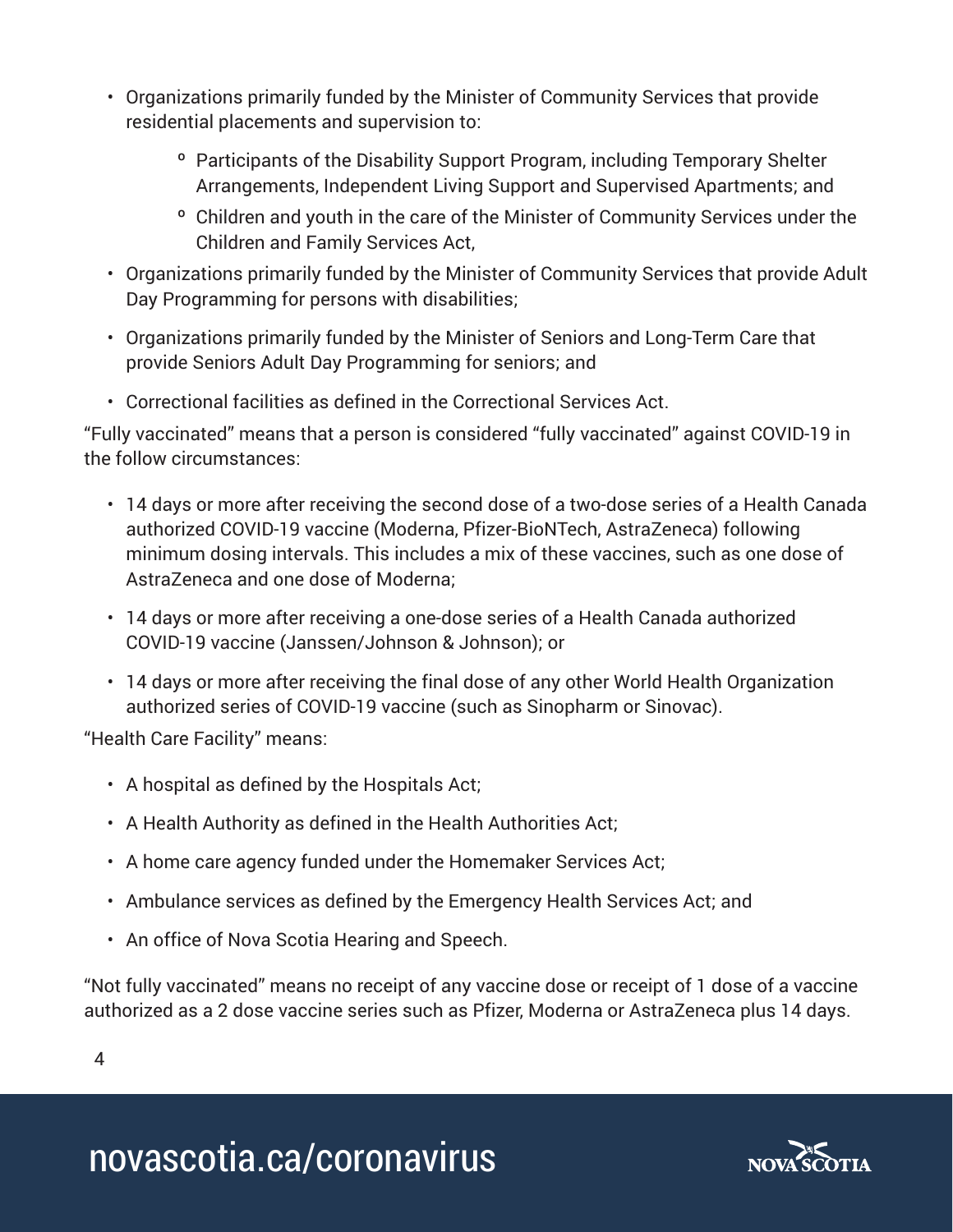"Outside service provider" means:

- In a health care setting: a physician, nurse, physiotherapist, occupational therapist, home support worker, faculty member of a health care or personal care educational or training facility, student engaging in a training opportunity with the Employer, emergency medical assistant/paramedic present in a facility on a non-urgent basis, patient transport worker or any other non-staff member who provides health care or personal care to a resident, but does not include a visitor or designated care giver;
- In a community services residential and day programming setting: a non-staff person providing health or personal care, mental health, social, education, access, transportation, recreation, or food services and a student participating in a training opportunity, or any other non-staff member contracted or engaged by the Employer or otherwise authorized to provide programs or services for participants on site, but does not include a visitor or designated care giver; and
- In a correctional setting, a non-staff person providing health or personal care, mental health, social, education, access, transportation, recreation, or food services and a student participating in a training opportunity, or any other non-staff member contracted or engaged by the Employer or otherwise authorized to provide programs or services for offenders or persons in custody, but does not include a visitor or designated care giver.

"Personnel" means any employee, outside service provider or volunteer of an Employer or Operator in a High-Risk Setting".

"Proof of vaccination" means a document issued by the government or non-government entity that administered the COVID-19 vaccine that meets the criteria set out in Appendix A: "Acceptable Forms of Proof of Vaccination".

"Universal Pandemic Precautions": means the use of a mask and face/eye protection (hospital supplied mask with visor, face shield, or goggles) for all direct patient contacts.

"Vaccine" means a vaccine against COVID-19 that has been approved by either the Public Health Agency of Canada or the World Health Organization.

"Visitor" means anyone entering the facility of an Employer or Operator in a High-Risk Setting who is not Personnel except a child who is less than 12 years of age; a patient as defined in the Hospitals Act; or any person entering a foster home as defined by the Child and Family Services Act.

"Volunteer" means a person who gives freely of their time and skills, without monetary compensation, within a facility overseen by an Employer or Operator in a High-Risk Setting.

5

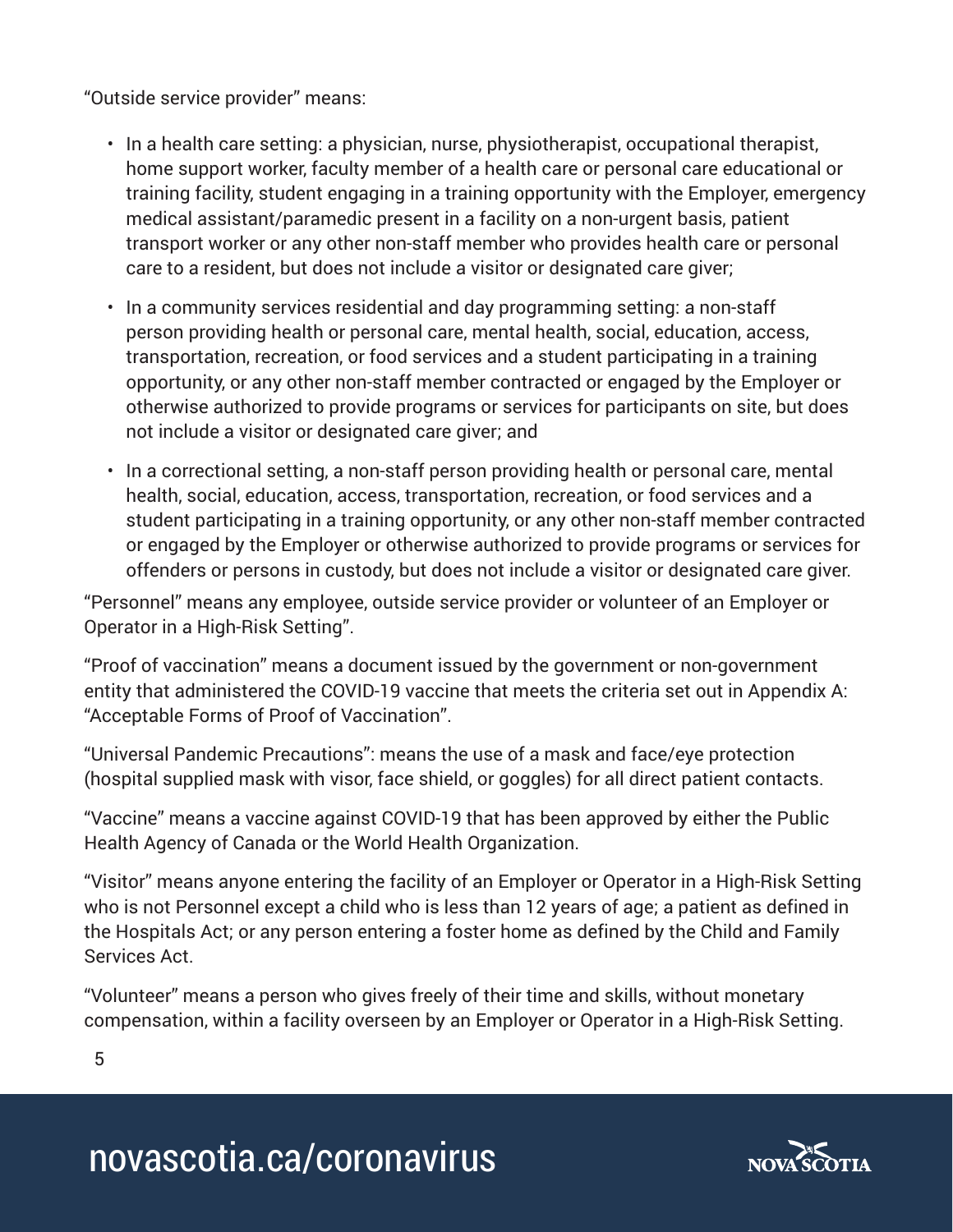# **3.0 Employers and Operators in a High-Risk Setting**

**3.1** Every employer and operator shall require all personnel, designated care givers and visitors to provide one of the following before November 30, 2021:

3.1.1 For employees and designated caregivers, provide proof of vaccination of COVID-19 vaccine administration as per the following requirements:

- if the person is partially vaccinated, proof that the first dose was administered and within 70 days from the first dose, proof of administration of the second dose; or
- if the person is fully vaccinated, proof of all required doses.

**3.1.2** For outside services providers, volunteers and visitors, provide proof that they are fully vaccinated, with proof of administration of all required doses of COVID-19 vaccine.

3.1.3 Written proof of a valid medical contraindication against receiving COVID-19 vaccine provided by either a physician or a nurse practitioner. A physician or nurse practitioner may complete and sign a Valid Certificate of Medical Contraindication for COVID-19 Vaccination letter attesting that the person (their patient) has a valid medical contraindication that prevents vaccination, as approved by the Chief Medical Office of Health, setting out:

- that the person cannot be vaccinated against COVID-19 based on one of the following valid medical contraindications:
	- º a history of severe allergic reaction (e.g. anaphylaxis) after previous administration of a COVID-19 vaccine using a similar platform (mRNA or viral vector);
	- <sup>o</sup> an allergy to any component of the specific COVID-19 vaccine or its container (polyethylene glycol for the Pfizer-BioNTech and the Moderna vaccines);
	- º a history of major venous and/or arterial thrombosis with thrombocytopenia following vaccination with the AstraZeneca COVID-19 vaccine;
	- º a history of capillary leak syndrome following vaccination with the AstraZeneca vaccine;

6

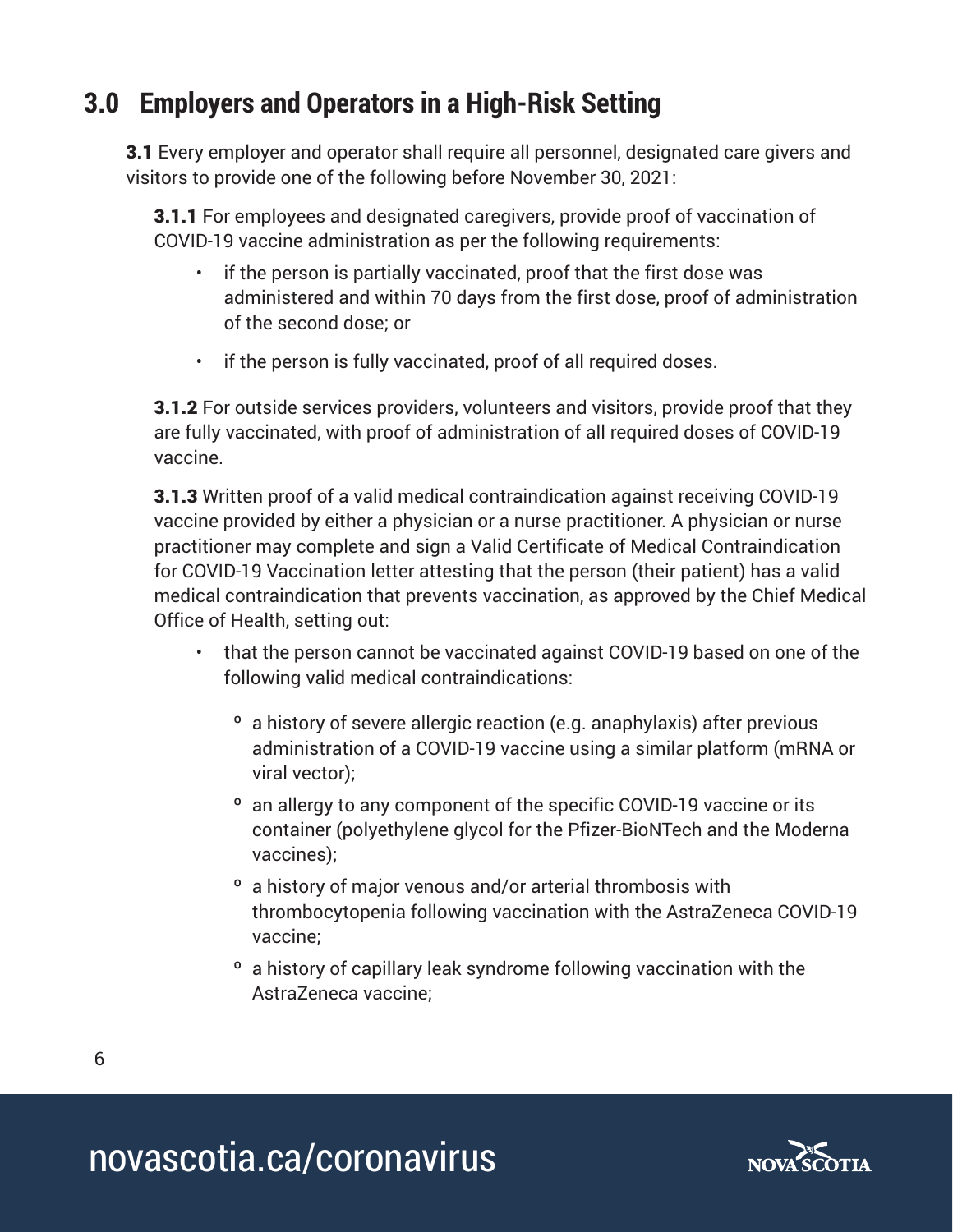- º a history of myocarditis and/or pericarditis after a first dose of an mRNA COVID-19 vaccine (Pfizer-BioNTechdec or Moderna); or
- º experienced a serious adverse event after receiving a first dose of COVID-19 vaccine. A serious adverse event is defined as life-threatening, requires in-patient hospitalization or prolongs an existing hospitalization, results in persistent or significant disability/incapacity, or in a congenital anomaly/ birth defect; and
- the effective time period for the medical contraindication.

**3.1.4** Written proof of an exception due to a prohibited ground of discrimination under the Nova Scotia Human Rights Act. However, nothing in this Protocol delegates an employer to grant an exception due to a prohibited ground of discrimination under the Human Rights Act. Employers shall make their own determination regarding such exceptions in accordance with the Human Rights Act.

3.2 An employer and operator in a high-risk setting may begin requesting the proof required by section 3.1 on the effective date of this Protocol, for the purpose of meeting the reporting requirements in section 6.1.

3.2.1 Data requested under section 3.2 must be securely collected, stored and managed in accordance with this Protocol and the Order of the Chief Medical Officer of Health under section 32 of the Health Protection Act under which this Protocol is made.

3.3 All employers and operators shall, no later than October 30, 2021, make available to their employees who have not provided the proof required by section 3.1 an educational program approved by the employer that addresses, at a minimum, all of the following:

- how COVID-19 vaccines work;
- vaccine safety related to the development of the COVID-19 vaccines;
- the benefits of vaccination;
- the risks of not being vaccinated against COVID-19; and
- the possible side effects of COVID-19 vaccination.

3.4 Where an employee has not provided the proof required by section 3.1 by November 30, 2021, or, where the employee has provided proof that the first dose was administered, but has not, within 70 days from the first dose, provided proof of the administration of the second dose, the employer or operator in a high-risk setting shall:

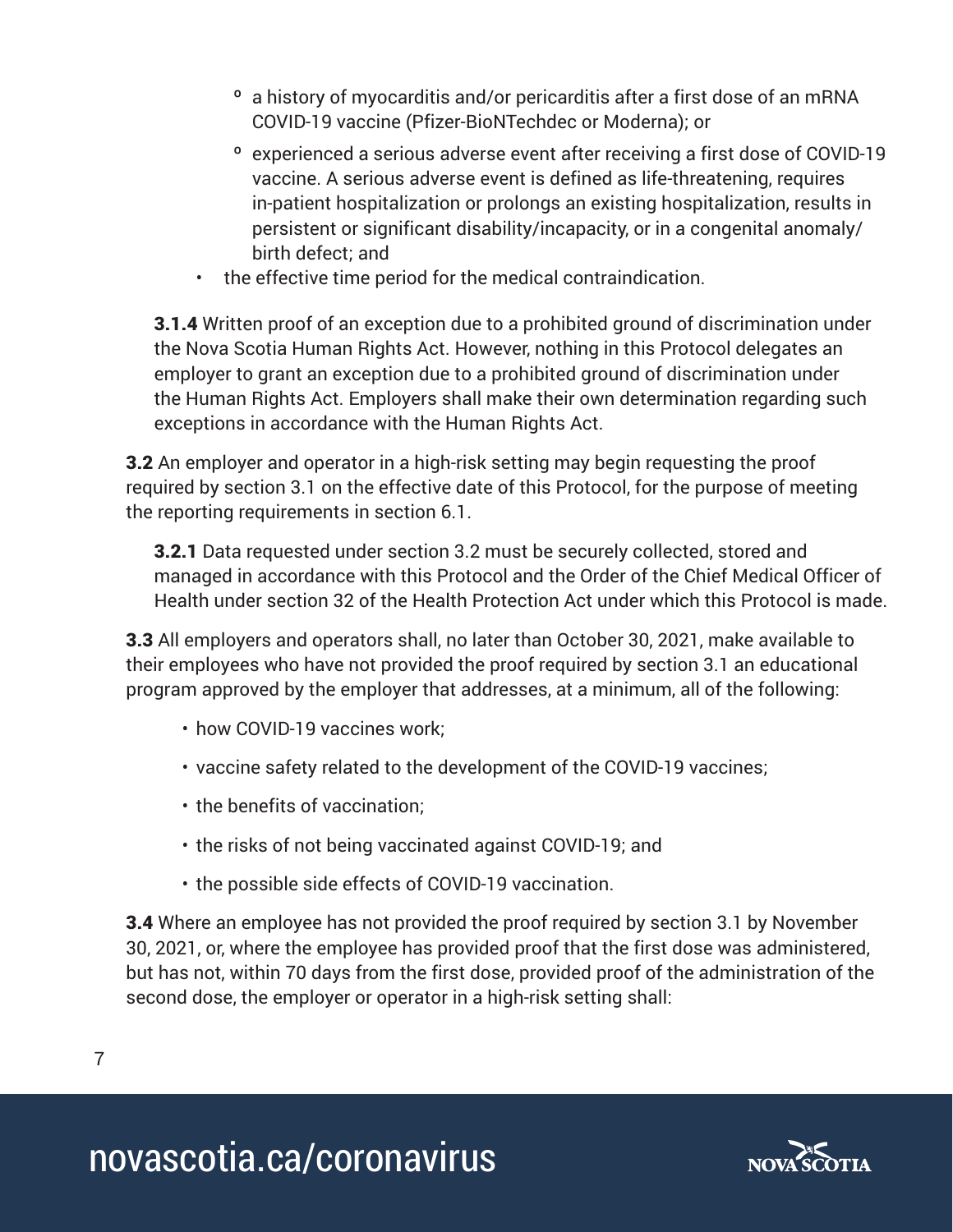3.4.1 place that employee on unpaid administrative leave for a period of 14 days, and,

**3.4.2** should the proof required by section 3.1 not be provided by the employee by end of that 14 day period, or where the employee has provided proof that the first dose was administered, but has not, within 70 days from the first dose, provided proof of the administration of the second dose, the employer or operator in a highrisk setting shall place that employee on unpaid administrative leave until such time as the required proof of being fully vaccinated is provided.

**3.5** For greater certainty, where an employee provides proof that the first dose was administered after November 30th, the employer and operator in a high-risk setting must not permit that employee to return to work in a high-risk setting until such time as they are fully vaccinated and provide proof of vaccination.

3.6 Where an employee is on a Leave of Absence (for example, maternity, parental, shortterm disability etc.) that continues beyond November 30, 2021, the employer or operator in a high-risk setting shall:

**3.6.1** require the employee to provide the proof required by section 3.1 on the date of the employee's return, and,

**3.6.2** where the employee has not provided the proof required by section 3.1 on the date of the employee's return, or where the employee has provided proof that the first dose was administered, but has not, within 70 days from the first dose, provided proof of the administration of the second dose, the employer or operator in a high-risk setting shall:

3.6.2.1 place that employee on unpaid administrative leave for a period of 14 days and make available to the employee the education required by section 3.3 as of the date of the employee's return, and,

**3.6.2.2** should the proof required by section 3.1 not be provided by the employee by end of that 14-day period, or where the employee has provided proof that the first dose was administered, but has not, within 70 days from the first dose, provided proof of the administration of the second dose, the employer or operator in a high-risk setting shall place that employee on unpaid administrative leave until such time as the required proof is provided.

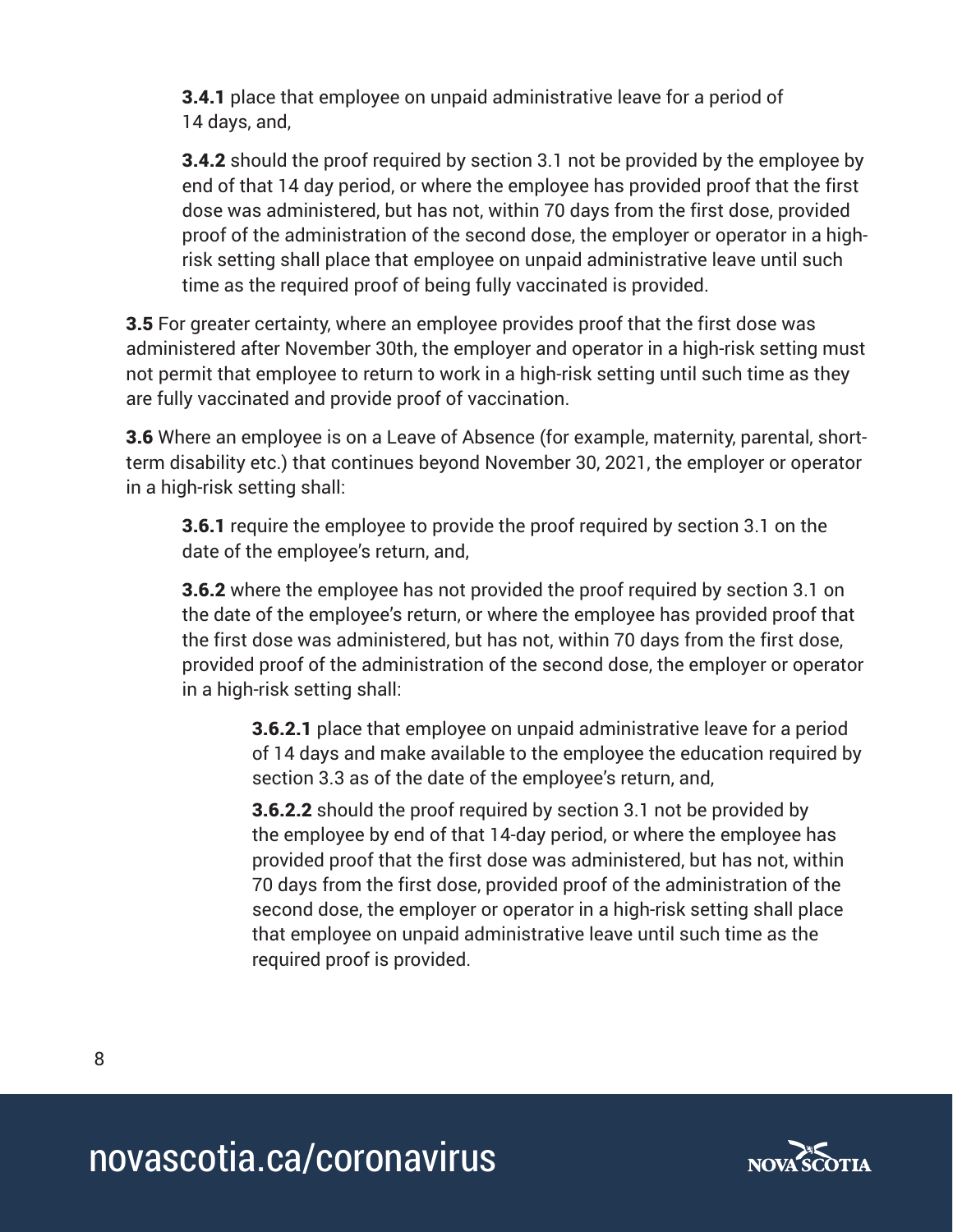**3.7** Where an outside service provider, volunteer, designated caregiver or visitor has not provided the proof required by section 3.1 by November 30, 2021, the employer or operator in a high-risk setting shall not allow them to enter the facility, until such time as the required proof is provided.

**3.8** For greater clarity, no health care facility employer or operator, shall turn away a personnel, designated caregiver or visitor who is not fully vaccinated from accessing a health care facility as a patient.

3.9 Where a person has provided proof under section 3.1.3, if the effective time period of a medical contraindication provided no longer applies, every employer or operator in a high-risk setting shall ensure, within 30 days of the date on which the medical contraindication no longer applies, that the person provides proof of vaccination.

**3.10** The employer shall require persons who provide proof under sections 3.1.3 and 3.1.4 to wear personal protective equipment, up to and including universal pandemic precautions, in accordance with the respective employer or operator protocol, while working or volunteering, including when accompanying a patient/resident away from a facility.

**3.11** Every employer and operator in a high-risk setting covered by this Protocol shall ensure that personnel who have provided written proof under sections 3.1.3 and 3.1.4:

**3.11.1** meet the requirements of section 4.7 prior to entering the high-risk setting, and,

**3.11.2** where a person has tested positive, shall ensure that they are prohibited from entering the high-risk setting until that person's return has been approved by the Regional Medical Officer of Health.

**3.12** Notwithstanding other provisions of this Protocol, employees who receive their second vaccine dose greater than 70 days from receipt of their first vaccine dose, or who are not post 14 days from second dose on November 30, 2021 may continue in the workplace if:

- the second dose was received before November 30, 2021; and
- the employee participates in testing and personal protective equipment requirements set out in section 4.7.1 to 4.7.5 until they reach the 14 day post vaccination period.

9

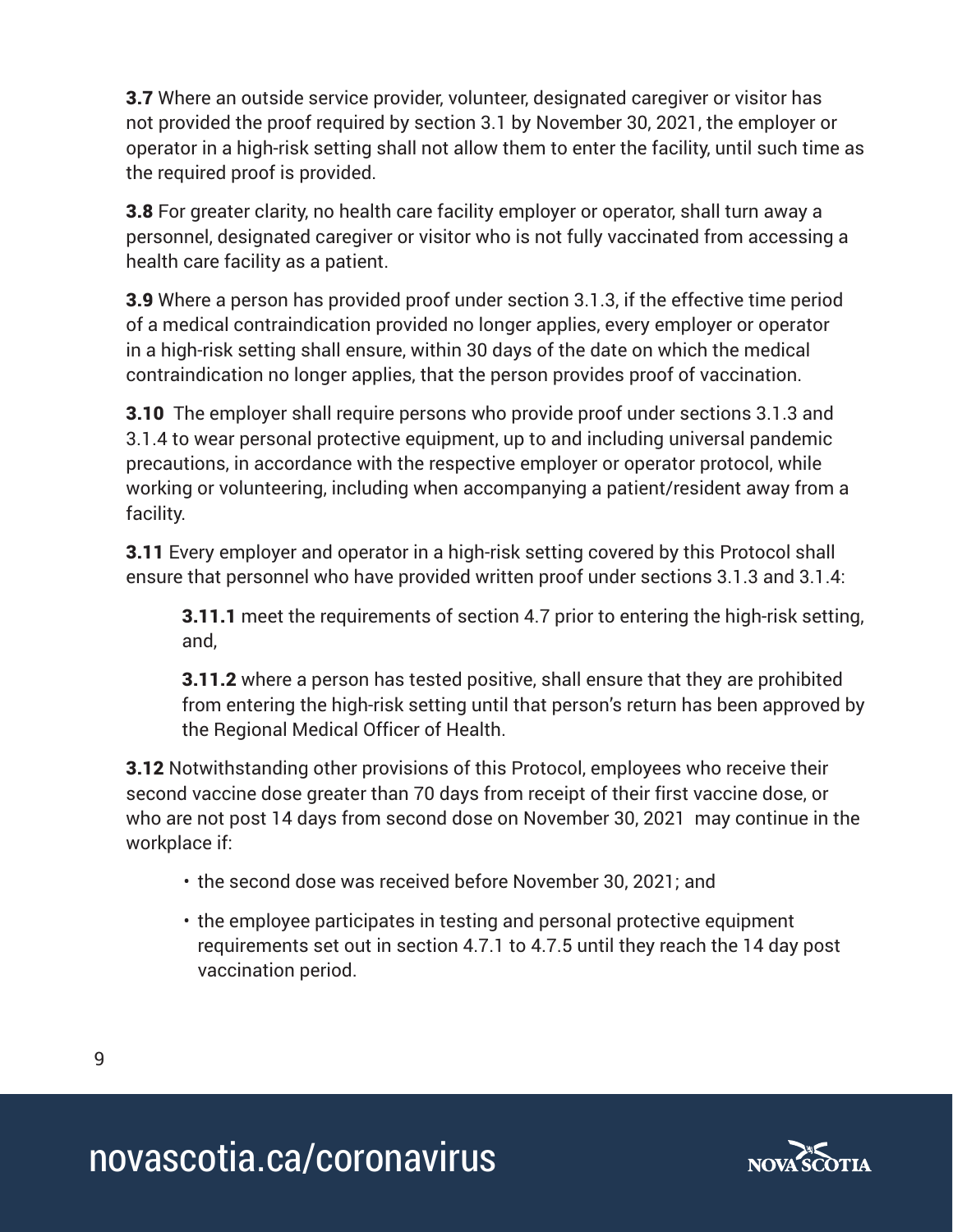# **4.0 Employees of Employer and Operators in High-Risk Settings:**

4.1 All employees must by November 30, 2021 provide their respective employer or operator a high-risk setting with the proof required by sections 3.1.

**4.2** An employee who is not fully vaccinated must take the education program offered by the employer under section 3.3 when it becomes available.

4.3 An employee who does not provide the proof required by section 3.1 by November 30, 2021, or does not provide proof, within 70 days from the first dose, of the administration of the second dose, shall:

4.3.1 take unpaid administrative leave for a period of 14 days, and,

**4.3.2** should the proof required by section 3.1 not be provided by the employee by end of the period of 14 days, take unpaid administrative leave until such time as the required proof is provided.

4.4 For greater certainty, where an employee provides proof that the first dose was administered after November 30th, the employee is not permitted to return to work in a high-risk setting until such time as they are fully vaccinated and provide proof of vaccination.

4.5 Where an employee is on a Leave of Absence (for example, maternity, parental, shortterm disability etc.) that continues beyond November 30, 2021, they shall:

4.5.1 where the proof of vaccination per section 3.1 has not been provided on the date of return, take the education required by section 3.3;

**4.5.2** where the employee has not provided the proof required by section 3.1 on the date of the employee's return, or where the employee has provided proof that the first dose was administered, but has not, within 70 days from the first dose, provided proof of the administration of the second dose:

> **4.5.2.1** the employee will take unpaid administrative leave for a period of 14 days, and,

> **4.5.2.2** should the proof required by section 3.1 not be provided by the employee by end of the period of 14 days, the employee shall take unpaid administrative leave until such time as the required proof is provided.

**4.6** For greater clarity, an employee of a health care facility who is not fully vaccinated may still access care as a patient at a health care facility where they work.

10

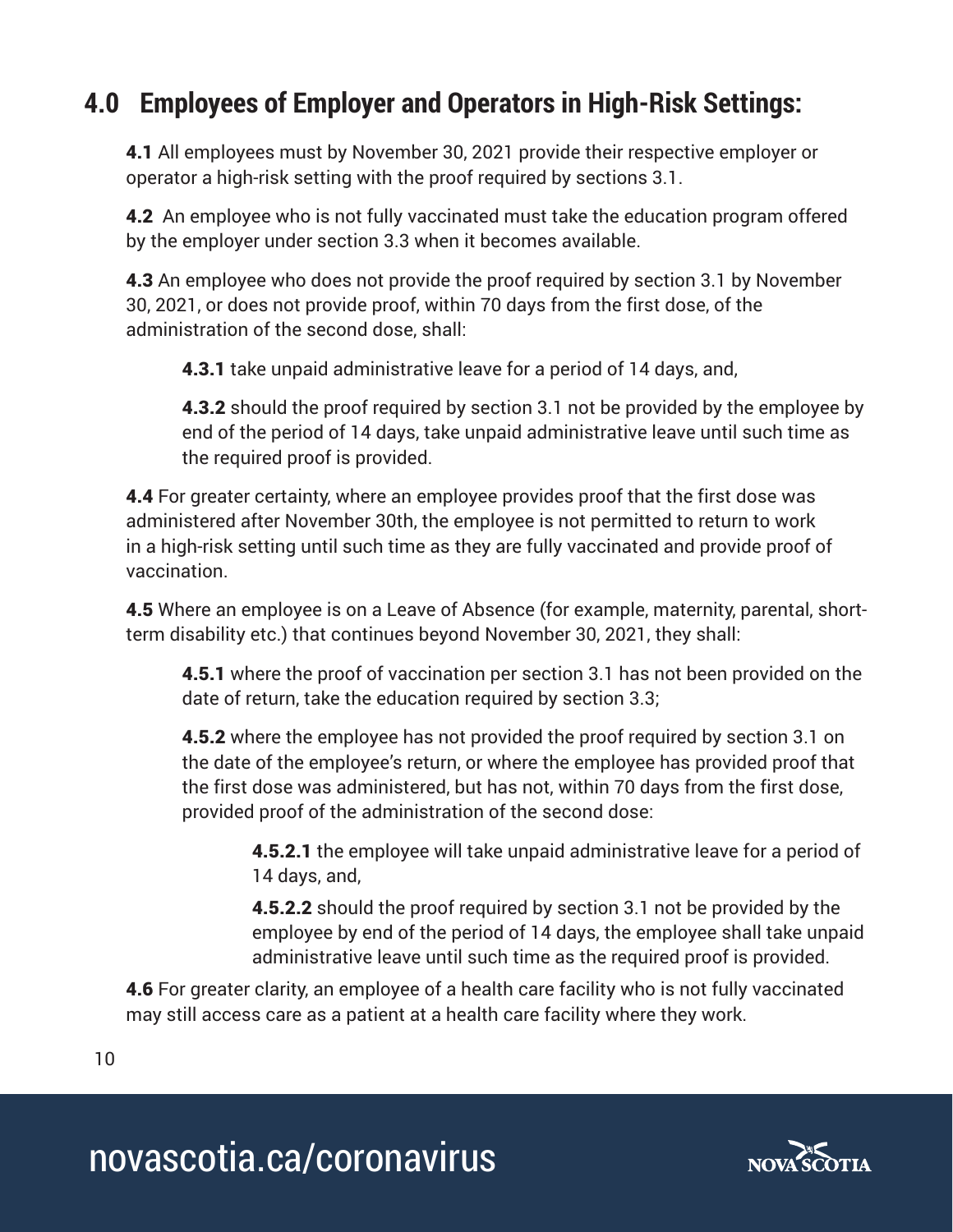**4.7** Where an employee who has provided proof of a first dose that was administered less than 70 days before November 30, 2021 but has not yet provided proof of a second dose administered by November 30, 2021, or has provided proof under sections 3.1.3 or 3.1.4 by November 30, 2021:

4.7.1 must wear a medical mask which covers their nose and mouth when working or volunteering, or when accompanying a patient/resident away from a facility of the employer or operator in a high-risk setting, other than when they are consuming food or a beverage and in accordance with any other personnel directives from the employer or operator;

**4.7.2** must complete twice weekly (72 hours apart) COVID-19 tests, where testing is the responsibility of the personnel and must be completed outside of work hours;

**4.7.3** are responsible for all travel expenses to complete the testing requirements as outlined above;

**4.7.4** may continue to report to work while waiting for test results, provided they are asymptomatic and do not meet the criteria for self isolation; and

4.7.5 must immediately self-isolate when they receive a positive COVID-19 result and may only return when it has been approved by the Regional Medical Officer of Health.

4.8 Where an employee has provided proof under section 3.1.3, and, if the effective time period of a medical contraindication provided no longer applies, the employee must,

**4.8.1** within 30 days of the medical contraindication expiring provide proof of vaccination as per section 3.1, or

**4.8.2** where the employee has not provided the proof required by section 3.1, within 30 days of the date on which the medical contraindication no longer applies, or has provided proof of being partially vaccinated before November 30, 2021, but has not provided proof of being fully vaccinated within 70 calendar days, they shall:

4.8.2.1 take unpaid administrative leave for a period of 14 days, and,

**4.8.2.2** should the proof required by section 3.1 not be provided by the employee by end of that 14-day period, the employee shall take unpaid administrative leave until such time as the required proof is provided.

11

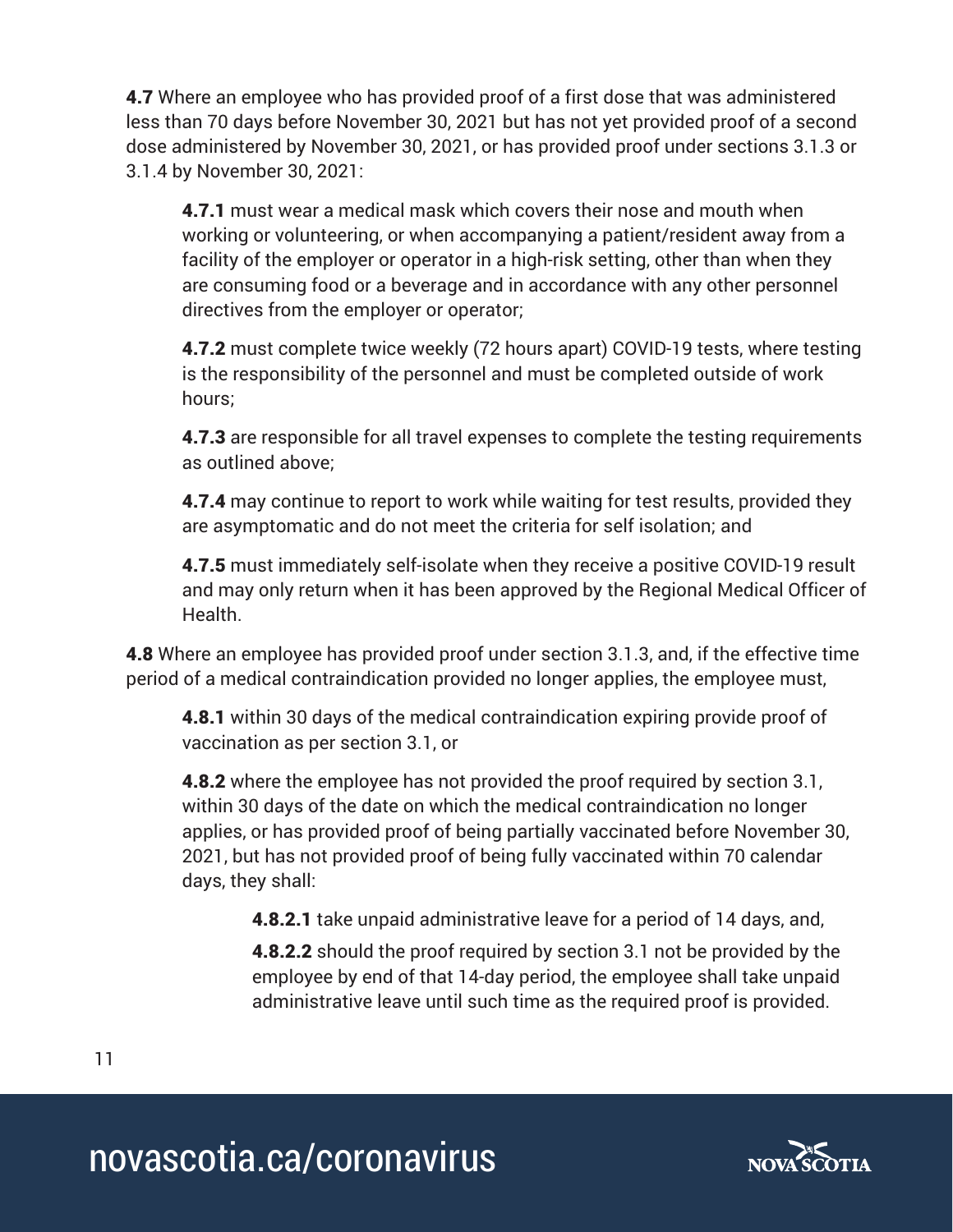### **5.0 Outside Service Providers, Volunteers, Visitors and Designated Care Givers**

5.1 An outside service provider, volunteer, visitor or designated care giver may not enter a facility of an Employer or Operator in a high-risk setting after November 30, 2021, unless they are fully vaccinated and provide proof of vaccination or have provided proof of an exception per section 3.1, to the Employer or Operator in a high-risk setting.

5.2 For greater clarity, where the time period of a medical contraindication provided by an outside service provider, volunteer, visitor or designated care giver under section 3.1 no longer applies, they shall not enter the facility until such time as they are fully vaccinated and provide proof of vaccination.

**5.3** For greater clarity, this Protocol does not apply to a visitor of a patient or resident in a facility of an Employer or Operator in a high-risk setting, where the patient or resident is receiving end of life or urgent care, as clinically determined by the respective facility.

## **6.0 Monitoring**

**6.1** Starting on November 1, 2021 and the first of every month thereafter, every employer or operator in a high-risk setting shall collect, maintain, and disclose to the Chief Medical Officer of Health or their delegate, and in a manner set out by the Chief Medical Officer of Health or their delegate, the following information:

6.1.1 the total number of employees, outside service providers, designated care givers and volunteers for the reporting cycle; and

6.1.2 the total number of persons who submitted the proof as per the requirements of section 3.1 broken down by role (employees (frontline employees vs administrative), outside service providers, designated care givers and volunteers) and which type of proof was provided (proof of vaccination, medical or human rights exception) or that no proof was provided after the November 30th mandatory timeline.

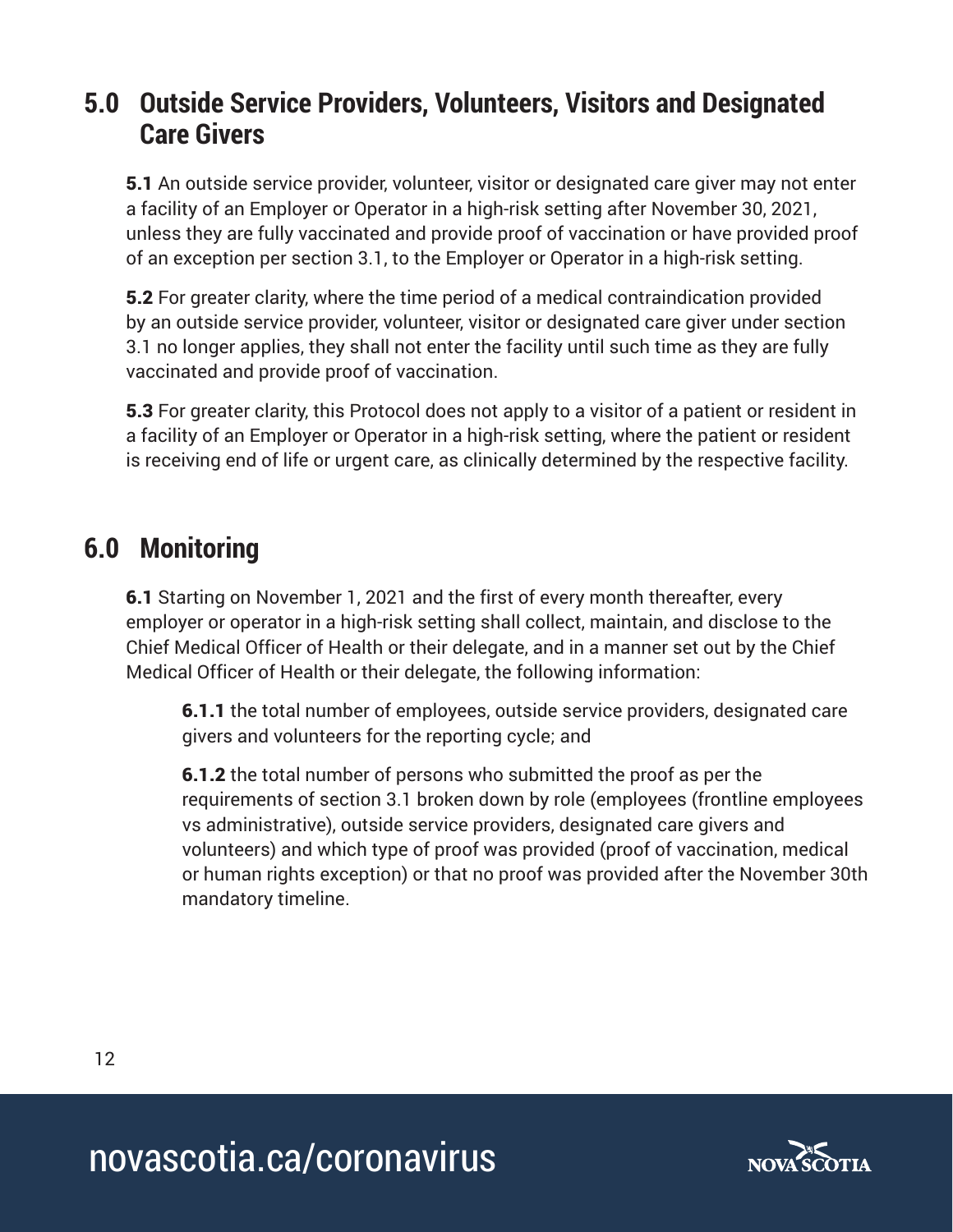# **Appendix A: Acceptable forms of proof of full vaccination**

Original proof of full vaccination records are acceptable in paper and digital formats, as well as clear photos, screenshots and photocopies.

#### Required information

At minimum, a record must show all the following information to demonstrate proof of full vaccination:

- the person's name
- the brand(s) of vaccine received (such as Moderna, Pfizer, etc)
- an indication that all required doses for that brand of vaccine were received
- the date when the final dose was received

For example:

Jane Doe COVID-19 Dose 1 Pfizer-BioNTech Received on May 14, 2021

COVID-19 Dose 2 Pfizer-BioNTech Received on July 9, 2021

### Preferred format of proof of full vaccination

The federal government has developed a standard proof of vaccination for Canadians. It allows all provinces and territories to have a standard, recognizable proof of vaccination. Effective October 1, 2021, Nova Scotia is adopting it as the province's standard format for proof of vaccination:

| Issuing Province / Tembory<br>Province / Tembore de défietence<br>Country of Issuance /<br>Canadä<br><b>MARKETIN</b><br><b>MEYELD AVIABLE</b>                                                                                                                                                                                                                                                                                                                                                       | $\propto$<br>NOVA SCOTTA<br><b>NOUVELLE figures</b>                                           | Powered By CANImmunize                                                                                      | NOVA SCOTTA<br><b>NOUVELLE ÉCONS</b>                          |  |
|-----------------------------------------------------------------------------------------------------------------------------------------------------------------------------------------------------------------------------------------------------------------------------------------------------------------------------------------------------------------------------------------------------------------------------------------------------------------------------------------------------|-----------------------------------------------------------------------------------------------|-------------------------------------------------------------------------------------------------------------|---------------------------------------------------------------|--|
| Name / Nom : Doe, Jane<br>Date of birth / Date de naissance : 17 MAR / MARS 1937<br>(th Cards QR Code / Code QR de la carte Santé SMART)                                                                                                                                                                                                                                                                                                                                                            | Doe, Jane                                                                                     | DOB: 17 MAR / MARS 1937                                                                                     | Doe, Jane                                                     |  |
|                                                                                                                                                                                                                                                                                                                                                                                                                                                                                                     | Date: 27 SEP / SEPT 2021<br>Product / Produit: Moderna<br>Spikevax COVID-19<br>Lot: 300042460 | Date: 28 JUL / JUIL 2021<br>Product / Produit: Pfizer-<br>BioNTech Comirnaty COVID-19<br><b>Lot: EL1406</b> | DOB: 17 MAR / MARS<br>1937<br>Printed on 21 OCT / OCT<br>2021 |  |
| Vaccines administered / Vaccins reçus : 2<br>Date: 27 SEP / SEPT 2021<br>Product / Produit : Moderna Spikevax COVID-19<br>Lot: 300042460<br>Date: 28 JUL / JUIL 2021<br>Product / Produit : Pfizer-BloNTech Comirnaty COVID-19<br><b>Lot: EL1406</b>                                                                                                                                                                                                                                                | Printed on 21 OCT / OCT 2021                                                                  |                                                                                                             |                                                               |  |
| This decument contains confidential information that is intended only for our by the named instituted or as authorized by law. Any<br>unauthorized disclosure, suppling or atalitection of the sometic is directly probabled. Das<br>ensure the GR code is not created<br>Ce document contient des renseignements confidentiels qui sont destinés uniquement à l'usage de la personne nommée ou à l'usage<br>2027, 22 or dealersed will alle. assume your oue fir code OR or final aga.<br>Page 1/1 |                                                                                               |                                                                                                             |                                                               |  |

13

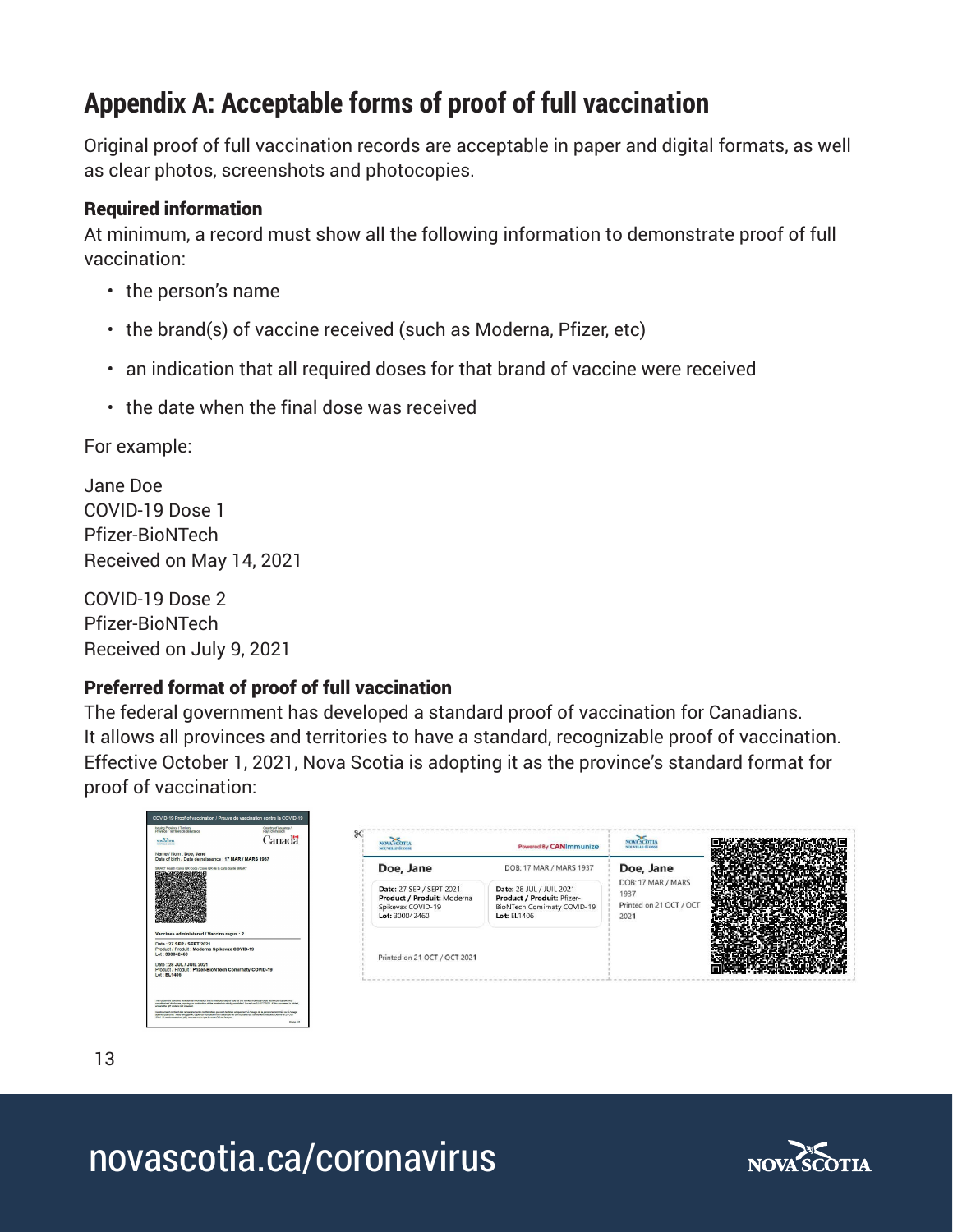Everyone who is vaccinated in Nova Scotia on or after October 1, 2021 will receive their proof of vaccination in this standard format. Everyone who was vaccinated in Nova Scotia before that date is encouraged to [download](https://novascotia.flow.canimmunize.ca/en/portal) their proof of vaccination in this new format, starting October 1. This will make it easier for businesses and organizations in Nova Scotia to check proof of vaccination.

People who were vaccinated outside Nova Scotia or outside Canada can use the proof of vaccination they received in another jurisdiction. If they wish, starting October 4, they can follow [instructions](https://novascotia.ca/coronavirus/proof-of-full-vaccination-policy/) to upload their vaccine record from the jurisdiction(s) where they were vaccinated in order to receive their proof of vaccination in Nova Scotia's standard format. It will take several weeks to receive it because the information submitted must be verified.

This standard proof of vaccination has a quick response (QR) code that can be scanned by a business or organization that requires a person's proof of full vaccination. Nova Scotia will implement VaxCheckNS starting October 22. It is a QR scanner app to scan this code and provide a simple green "confirmed" response or a red "sorry" response.

Scanning the new standard proof of vaccination with VaxCheckNS is the preferred method of providing and checking proof of full vaccination. People are encouraged to use this process to make providing and checking proof of full vaccination easier for everyone. It also best protects people's personal health information regarding their vaccination status. (See more in Section 2.4 of the [COVID-19 Protocol for Proof of Full Vaccination for Events and Activities.](https://novascotia.ca/coronavirus/docs/COVID-19-Protocol-for-proof-full-vaccination-events-activities-en.pdf))

### Other acceptable formats of proof of full vaccination

Other options will be acceptable as proof of vaccination both before and after VaxCheckNS is available.

People who were vaccinated in Canada can use the standard proof of vaccination (shown above), whether or not the QR code it contains is scanned. It provides all the information required under this Protocol. It is acceptable as proof of vaccination within Nova Scotia, whether it is printed or photocopied or in digital form (such as a PDF or screenshot image saved on your phone or in the Canimmunize app).

People who were vaccinated in Nova Scotia before October 4 had access to the original format of the Nova Scotia COVID-19 vaccine record. A wallet-sized version of this record was also available – it can be laminated but does not have to be. It provides all the information required under this Protocol. It is acceptable as proof of vaccination within Nova Scotia, whether it is printed or photocopied or in digital form (such as a PDF or screenshot image saved on your phone or in the Canimmunize app):

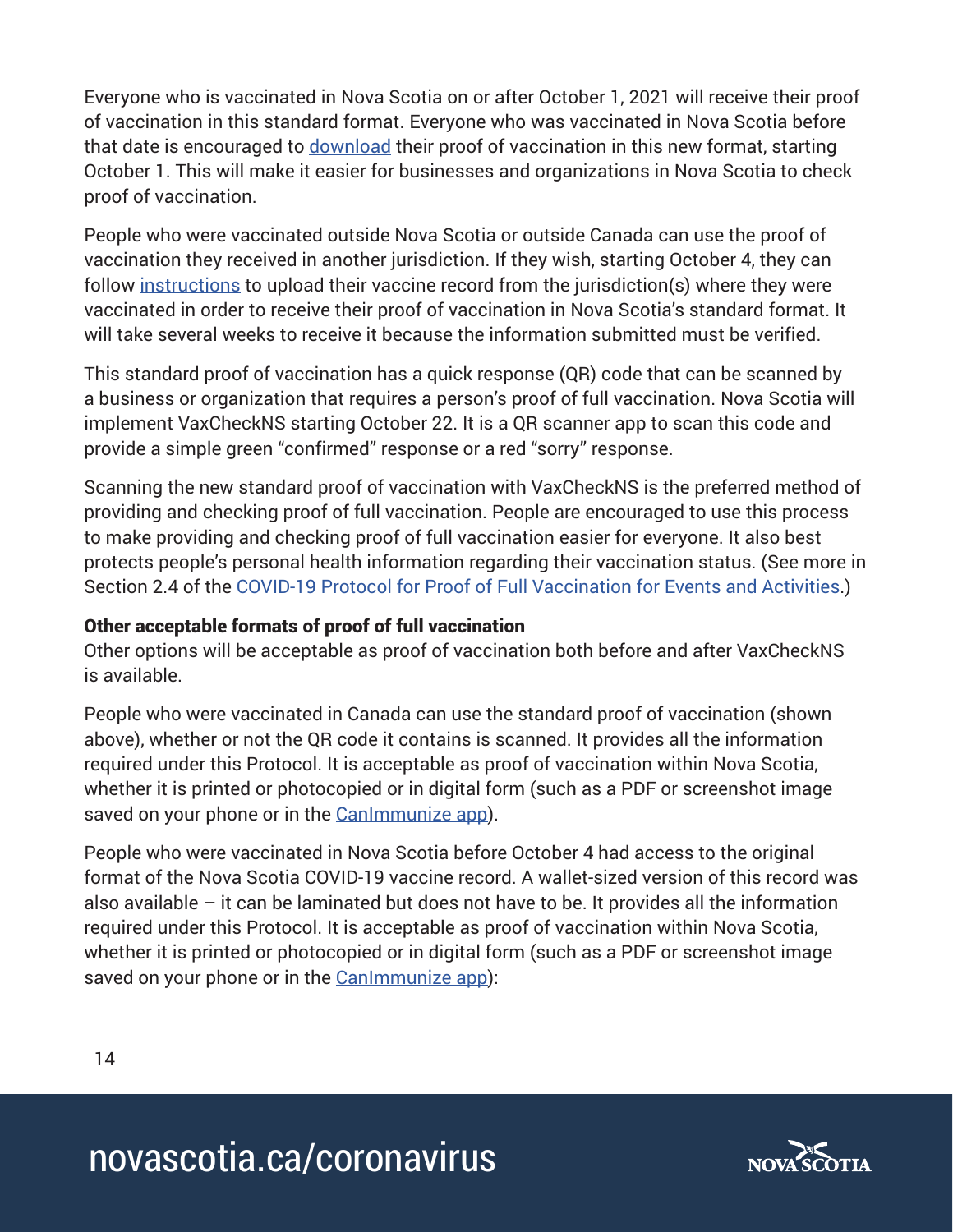

People who received one or more doses of vaccine in another province, territory or country may show the proof of vaccination they received from that jurisdiction. Some people may need to show proof of vaccination from more than one jurisdiction if they got doses in different places. These records must provide the required information outlined in Section 2.2 of this protocol.

### Getting your Nova Scotia COVID-19 Proof of Vaccination

The Nova Scotia COVID-19 Proof of Vaccination can be accessed [online](https://novascotia.flow.canimmunize.ca/en/portal) or by phone.

To access your record online, you will need your health card number and the email address or phone number you provided when you booked your vaccination appointments.

If you enter your email address, you will receive an email from **noreply@canimmunize.ca** with instructions to log in and access your record. If you enter your phone number, you will be sent a verification code used to access your record through your browser.

If you are unable to access your record online, you can call toll-free at 1-833-797-7772. An operator can issue your record by email or by mail.

### Valid ID

In some cases, valid ID will be required along with proof of full vaccination to verify that a person is providing their own proof of vaccination.

In cases where a person's identity is already known (i.e. where they have an existing membership such as gyms or they are already registered as participants in an activity such as recreation programs), valid ID is not required.

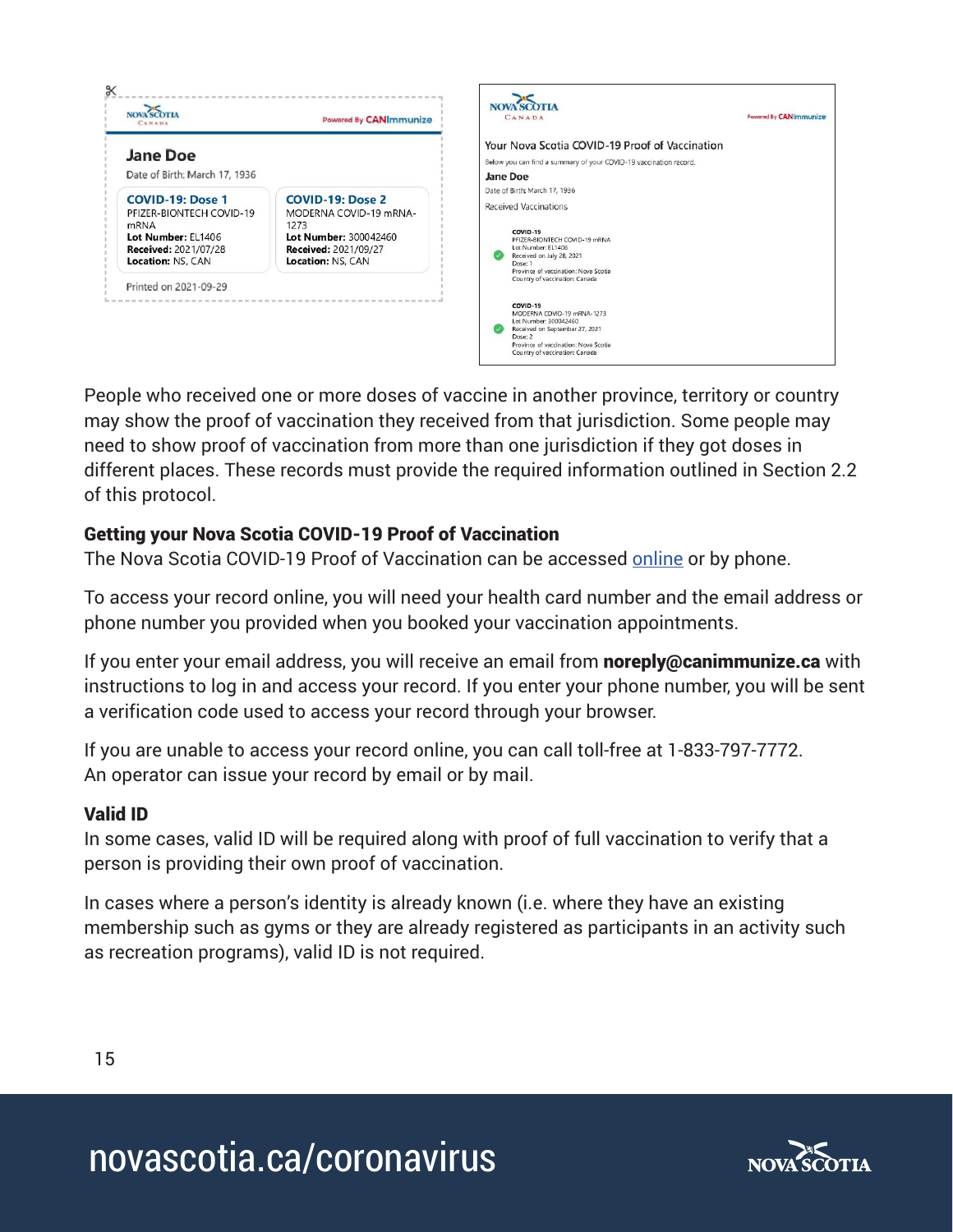In cases where the person does not already have this kind of relationship with the business or organization, such as bars and restaurants, many leisure activities, and new members and participants, valid ID will be required along with proof of vaccination.

Acceptable forms of valid ID include:

- drivers license
- passport
- government issued ID card
- health card
- birth certificate
- student card
- Secure Certificate of Indian Status

Original ID records are acceptable in card, paper and digital formats, as well as clear photos, screenshots and photocopies.

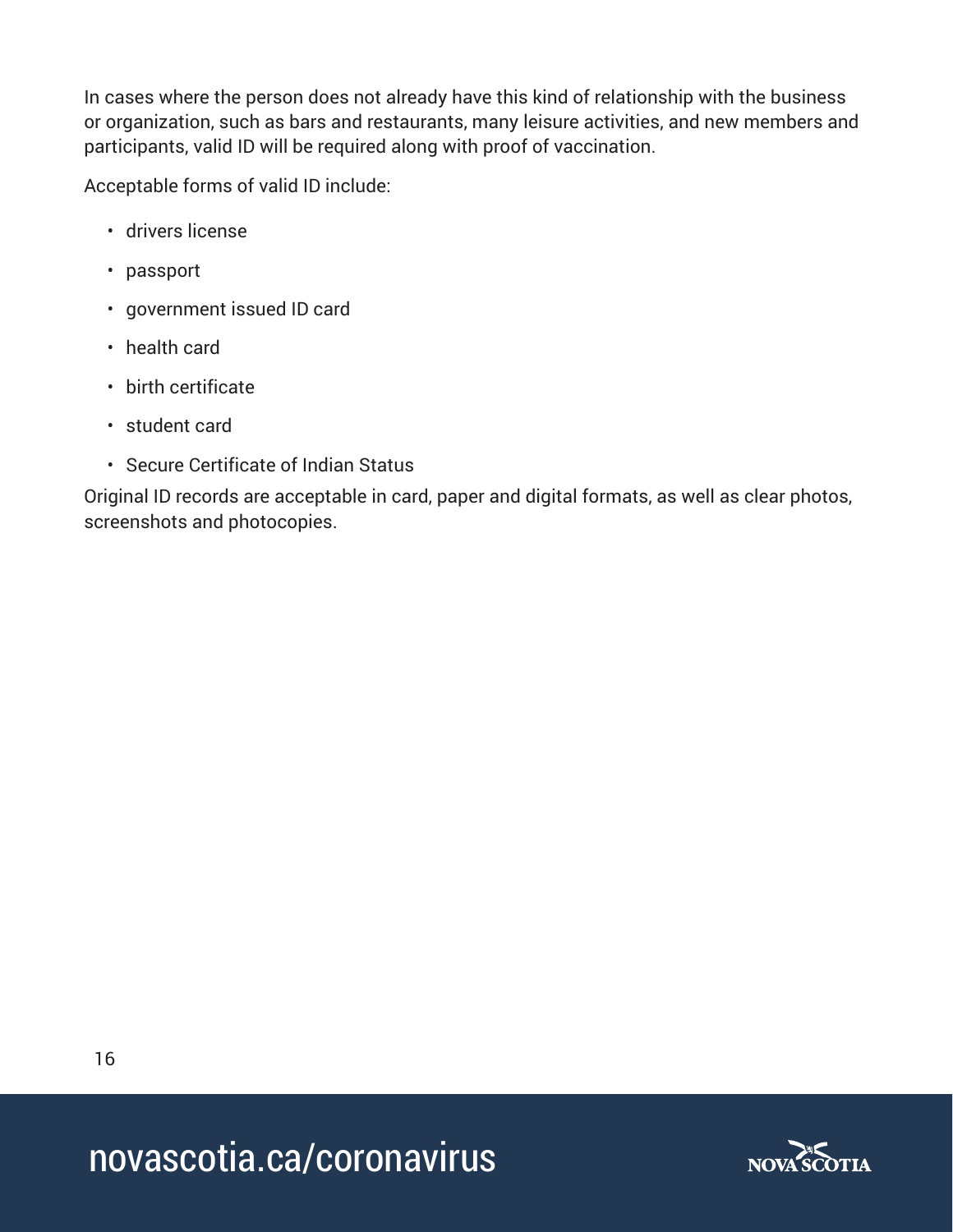# **Appendix B: Medical Accommodation Request Form**

This form and the Physician's/Nurse Practitioner's Certificate below note must be completed and submitted [insert process - e.g. by emailing it to name/department/address] by [insert date], 2021.

Employee's full name: \_\_\_\_\_\_\_\_\_\_\_\_\_\_\_\_\_\_\_\_\_\_\_\_\_\_\_\_\_\_\_\_\_\_\_\_\_\_\_\_\_

Department: \_\_\_\_\_\_\_\_\_\_\_\_\_\_\_\_\_\_\_\_\_\_\_\_\_\_\_\_\_\_\_\_\_\_\_\_\_\_\_\_\_\_\_\_\_\_\_\_\_\_

By signing below I confirm that:\_\_\_\_\_\_\_\_\_\_\_\_\_\_\_\_\_\_\_\_\_\_\_\_\_\_\_\_\_\_\_\_

- I have a medical condition that requires accommodation from the COVID-19 Mandatory Vaccine Protocol for High-Risk Settings,
- the Physician's/Nurse Practitioner's Certificate attached hereto is accurate and was completed by my doctor,
- I consent to my employer contacting the doctor below to confirm my qualification for an accommodation,
- I understand that my employer reserves the right to impose additional restrictions or requirements on me for health and safety reasons which may not apply to fully vaccinated employees, and
- I understand that I can face disciplinary measures (including dismissal) for submitting a false or fraudulent accommodation request.

I understand that the information collected herein is for the purpose of safeguarding the health and wellbeing of the workplace, and is collected in accordance with the Nova Scotia Health Protection Act and the COVID-19 Mandatory Vaccine Protocol for High-Risk Settings.